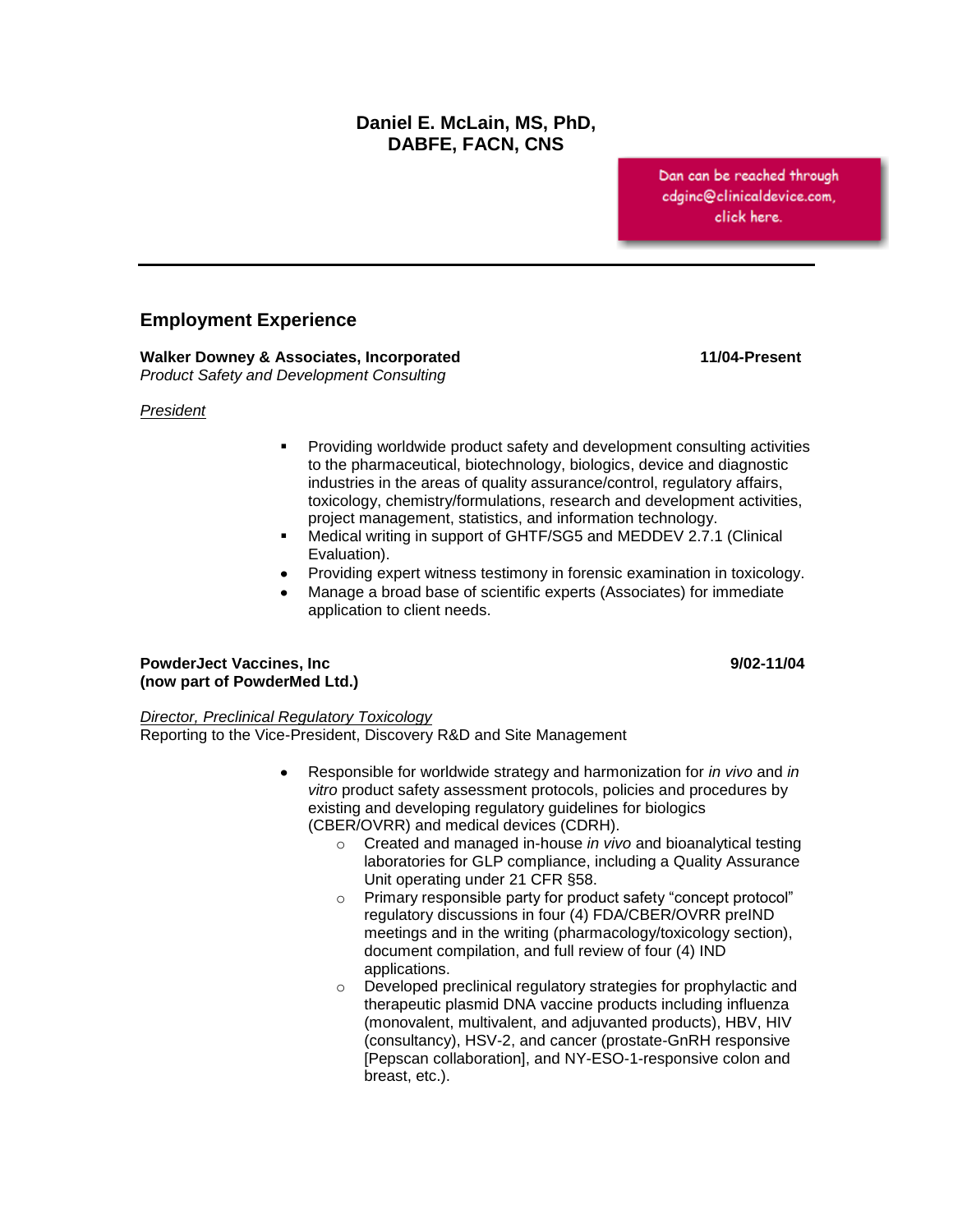- o Set strategy for "risk classification" of materials and components for PowderJect Vaccines' plasmid DNA commercial delivery system (device).
- o Conducted formal material risk assessments and calculated health-based-exposure-limits for plasmid DNA formulation chemical excipients. Provided assessments to FDA and collaborators (GSK).
- o Provided toxicological due-diligence assessment for Pepscan collaboration (prostate cancer, GnRH responsive).
- Active toxicology and regulatory affairs contributor to ISO TC194 (Biological Evaluation of Medical Devices) and Convener to ISO10993- 11 (Systemic Toxicity Evaluation).
	- o As convener to ISO 10993-11, responsible for harmonizing (and achieving consensus for) the opinions of a wide range of international experts in medical device material biocompatibility, systemic toxicity, risk analysis, and chemical characterization.
- Chairman, PJV Institutional Animal Care and Use Committee (IACUC).
- Member, PJV Institutional Biohazard Review Committee (IBC).
- Supervisor, Animal Facilities and Staff
- Supervisor, Preclinical Scientific Staff

*Note: Chiron Vaccines acquired PowderJect Pharmaceuticals and all of its holdings on July 8, 2003. Chiron Vaccines transferred ownership of PowderJect Vaccines, Inc. to Chiron Corporation effective October 1, 2003. Chiron Corporation sold PowderJect Vaccines, Inc. to PowderMed Limited on May 14, 2004. PowderMed Ltd. closed PowderJect Vaccines on November 15, 2004 and moved all product development activities to Oxford, UK*

#### **Walker-Downey & Associates 2/02-9/02**

*Principal and Managing Director, Product Development Consulting*

- Providing worldwide product development consulting activities to the pharmaceutical, biotechnology, biologics, device and diagnostic industries in the areas of quality assurance/control, regulatory affairs, toxicology, project management, statistics, and information technology.
- Providing expert witness testimony in forensic examination in toxicology

## **Quintiles, Inc. RTP, NC** 8/01-2/02

*Director, Project Management, Clinical Development Services***,** Reporting to the Vice-President, Project Management

- General CRO responsibilities including management of large project/program team(s) and subordinate staff providing a service for external clients which can include producing integrated clinical/statistical reports from Phase I – IV clinical trials.
- Monitoring and coordinating the efforts of international clinical trial project teams
- Meet with team members regularly regarding their mission-oriented project tasks to ensure that program milestones are met.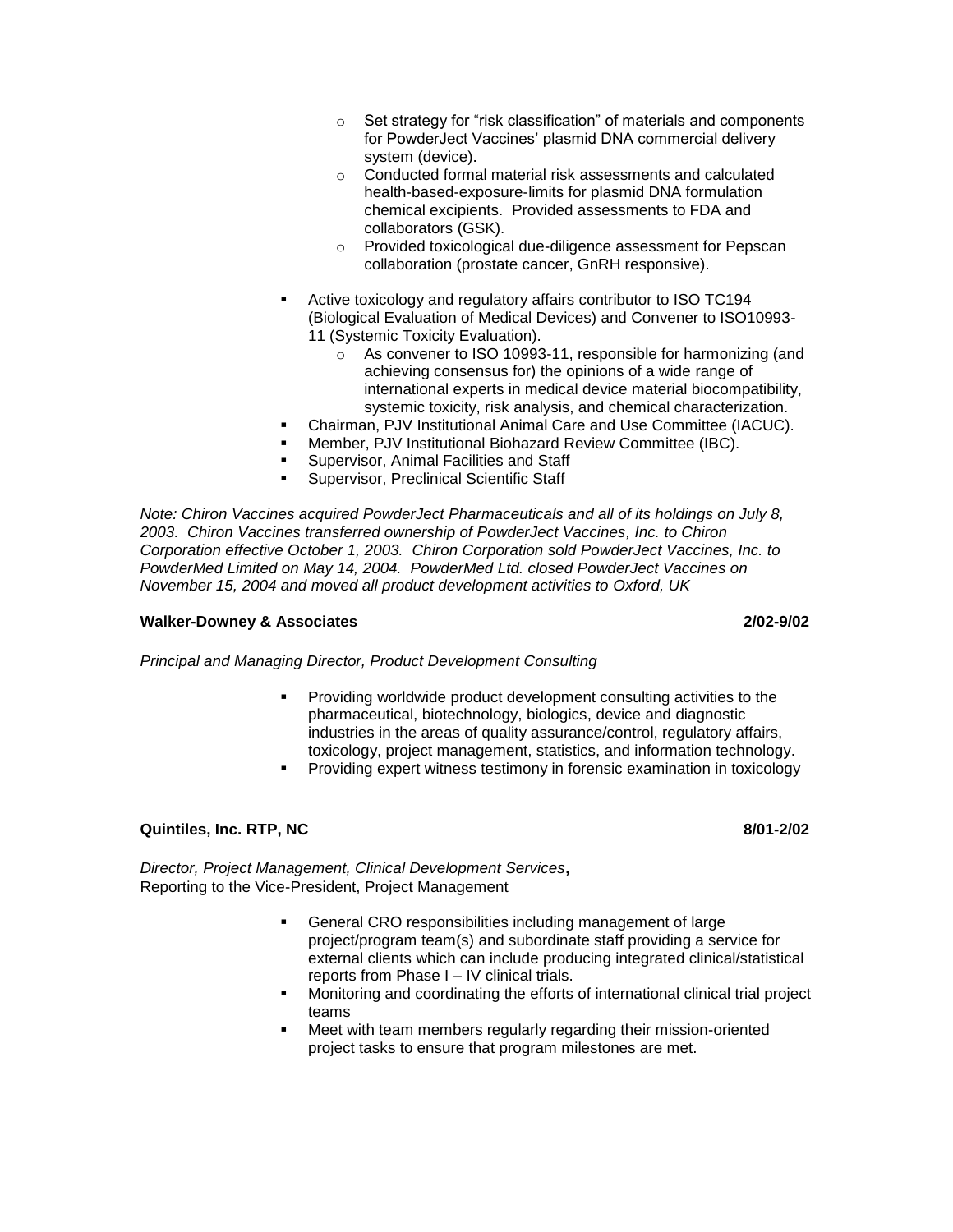Support the development of the project/program statement of work project costs.

## Becton Dickinson and Company, Cary & RTP, NC 4/94-4/01

# *Worldwide Director, International Operations,* **4/00-4/01**

Reporting to the Corporate Vice-President of Medical Affairs.

- Responsible for worldwide strategy and harmonization for *in vivo* and *in vitro* product safety assessment policies and procedures by existing FDA/CDRH and ISO guidelines for medical devices and diagnostics.
	- o Established working dialogue with regulatory authorities from FDA/CDRH, FDA/CDRH/OST, KFDA (Korea), MOH (Japan), and SDA (China). [Note: Within this employment opportunity, a four-year expatriate assignment in the pharmaceutical industry in Belgium contributed to my ability to work in international cultures.]
- Facilitated international regulatory submissions by assuring compliance with existing pertinent standards.
- Active regulatory affairs contributor to ISO TC194 (Biological Evaluation of Medical Devices) and Convener to ISO10993-11 (Systemic Toxicity Evaluation).

#### *Worldwide Director, Corporate Medical Affairs, Medical Toxicology,* **10/98-4/00** Reporting to the Corporate Vice-President of Medical Affairs.

- Responsible for worldwide *in vivo* and *in vitro* product safety assessment of medical devices and diagnostics by existing FDA/CDRH and ISO regulatory compliance guidelines (see following Director activities below).
- Supervised department management personnel in Biological Sciences, Chemical Sciences, RA/QA, and Operations & Planning (including Finance).

*Director, Corporate Medical Affairs, Worldwide Medical Toxicology,* **4/94-10/98** Reporting to the Corporate Vice-President of Medical Affairs.

- Responsible for worldwide *in vivo* and *in vitro* product safety assessment of medical devices and diagnostics by existing FDA/CDRH and ISO regulatory compliance guidelines. Worked as a member of the Medical Director teams and reviewed Investigator Clinical Protocols.
- Contributed to 510K preparation for: Iontophoretic drug delivery device (BD Transdermal Systems - NDA with 510K component), prefilled syringe program (BD Pharmaceutical Systems – saline, heparin), and miscellaneous 510K updates.
- Supervised department management personnel in Biological Sciences, Chemical Sciences, and Operations & Planning.
- Designed, staffed, and supervised management personnel of an internal Quality Assurance Department for GLP/GMP regulatory compliance activities (21 CFR §58, §210, and §211).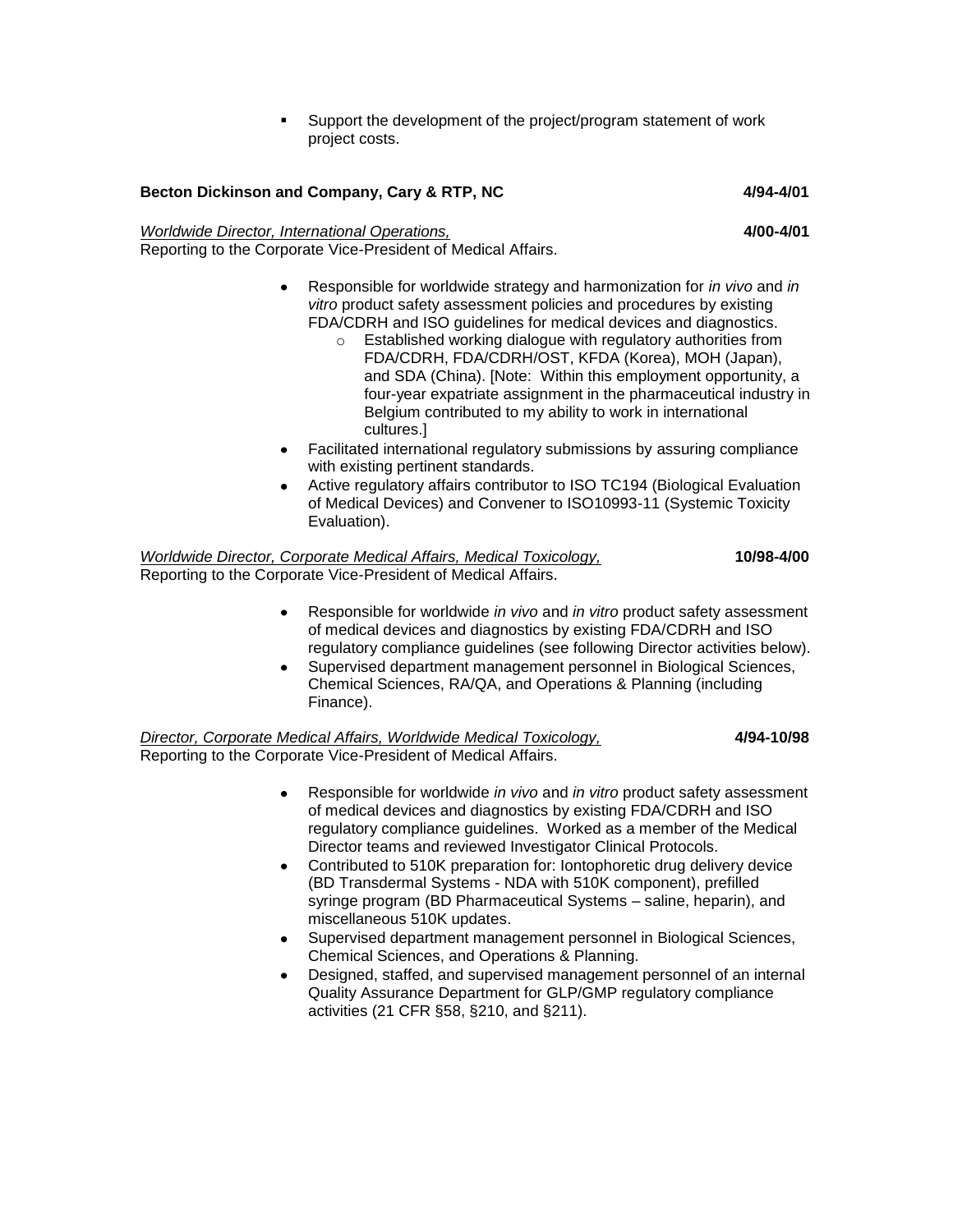## **Searle Research & Development, Skokie, IL 889-4/94 <b>8/89-4/94 8/89-4/94**

## *Group Leader, Product Safety and Metabolism* **6/93-4/94**

Reporting to the Senior Director of Regulatory Drug Safety.

 Responsible for the worldwide *in vivo* and *in vitro* assessment of drugnutrient interactions for Regulatory Drug Safety under FDA, ICH and OECD guidelines. Corporate specialist in Nutritional Toxicology.

*Senior Manager, Product Safety (Europe), Department of Toxicology* **12/89-6/93** Reporting to the Senior Director of the Department of Product Safety (Europe).

- Responsible for the *in vivo* and *in vitro* sections of Regulatory Compliance for small molecule toxicology. Pharmaceutical research and development for submissions to FDA/CDER.
- Contributed to IND/NDA preparation for: cardiovascular drug (Bidisomide – the racemic mixture, followed by individual enantiomers), AIDS drug (Protease inhibitor)

*Group Leader, Product Safety and Metabolism* **8/89-1/90** Reporting to the Senior Director of Product Safety.

> Temporary assignment prior to transfer to the Searle European Development Center (Mont-St-Guibert, Belgium) as Senior Manager of Toxicology (Europe, four-year expatriate assignment). Pharmaceutical research and development for submissions to FDA/CDER.

## **Baxter Healthcare Corporation 4/85-8/89**

*Senior Research Associate, Department of Toxicology* Reporting to the Director of Toxicology.

> Study Director for division-sponsored safety assessment studies; Supervisor of biomedical research efforts for product development (biologics including monoclonal, recombinant; including protein C, various cascade clotting factors, artificial hemoglobin, etc.). The majority of this work was conducted jointly with the American Red Cross for submission through FDA/CBER.

## **Union Carbide Corporation 10/83-4/85**

*Senior Toxicologist* Reporting to the Associate Director of Toxicology

- Study Director of oral/dermal toxicology tests. Supervisor of the dermal oncogenicity department. Classical chemical toxicology under EPA/FIFRA guidelines.
- **Completed six (6) carcinogenicity/chronic toxicity study reports**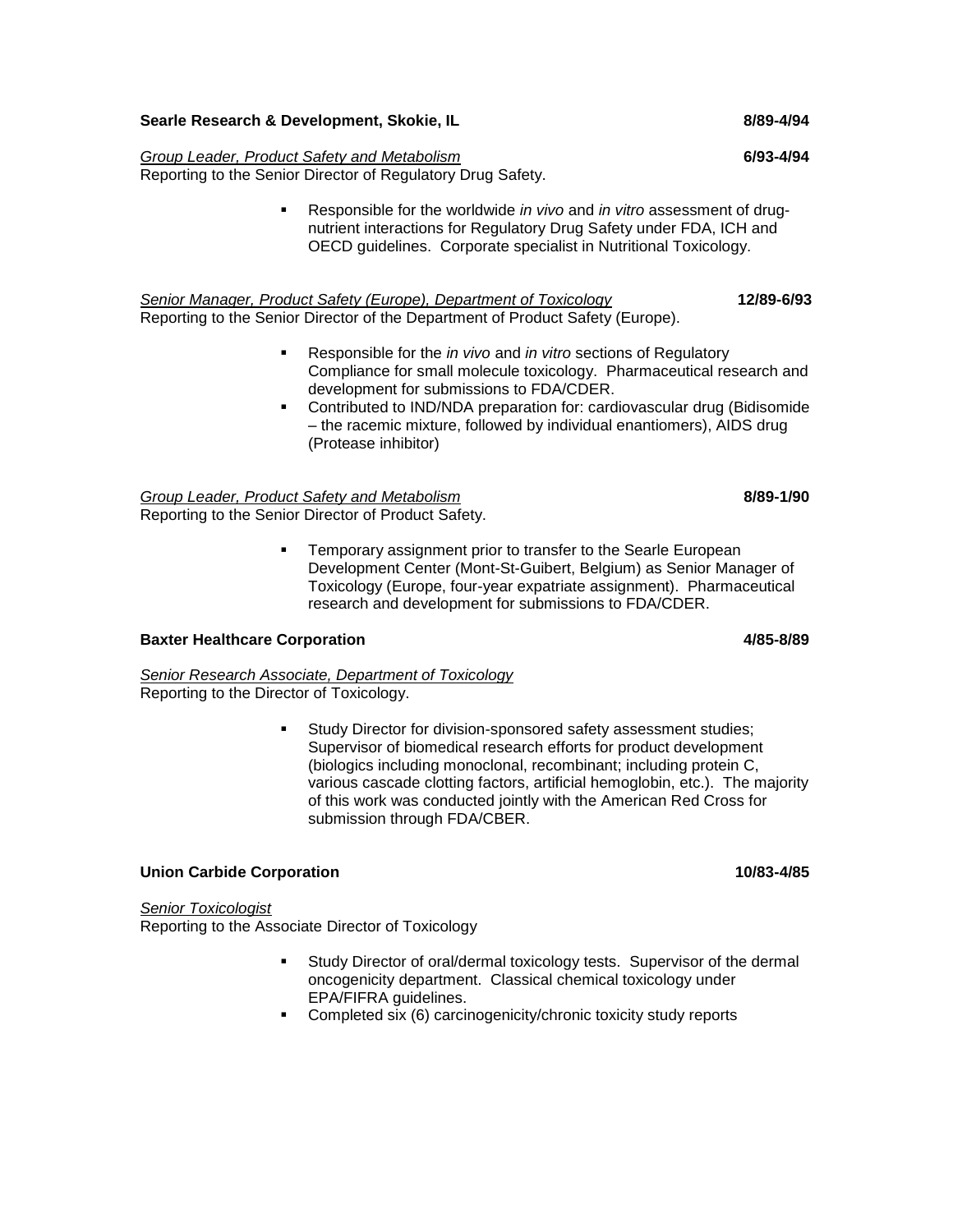*Postdoctoral Fellow,* 

Division of Nutritional Sciences, Institute of Comparative and Environmental Toxicology, Department of Molecular Toxicology.

> **Project: Effects of dietary fat on the development of L-azoserine induced** abnormal pancreatic acinar cell nodules.

## **Professional Affiliations**

American Society of Nutritional Sciences (ASNS) and American College of Nutrition (ACN) Society of Toxicology (SOT), American College of Toxicology (ACT), and MRC/SOT American Board of Forensic Examiners (ABFE) American Society for Quality Control (ASQC) Regulatory Affairs Professional Society (RAPS) Association for the Advancement of Medical Instrumentation (AAMI)

## **Education**

Cornell University, Ithaca, NY 14853, USA

Ph.D., Nutritional Toxicology/Preventive Medicine (1983) MS, Human Nutrition/Toxicology (1981) BS (Honors), Animal Science/Reproduction (1978)

## **Certification**

Diplomate and Board Certified (ID# 8863), American Board of Forensic Examiners (DABFE), Toxicology Section (since 1996). Annual recertification required. Diplomate and Board Certified Nutrition Specialist (CNS), American College of Nutrition (ID# 00306) – Recertified for five years in December 2005.

## **Fellowships**

Fellow, American Board of Forensic Examiners (FABFE) Fellow**,** American College of Nutrition (FACN);

## **Committee Appointments**

*ISO TC194 (Biological evaluation of medical devices)*

*International Convener*, ISO 10993-11: Systemic toxicity evaluation (TC194/WG7) *Voting Member*, ISO 10993-17: Methods for establishing allowable limits for leachable substances using health-based risk assessment. *Voting Member*, ISO 10993-18: Chemical characterization *Voting Member*, ISO 10993-7: Ethylene oxide sterilization residues

*Midwest Regional Chapter Society of Toxicology (MRCSOT)*